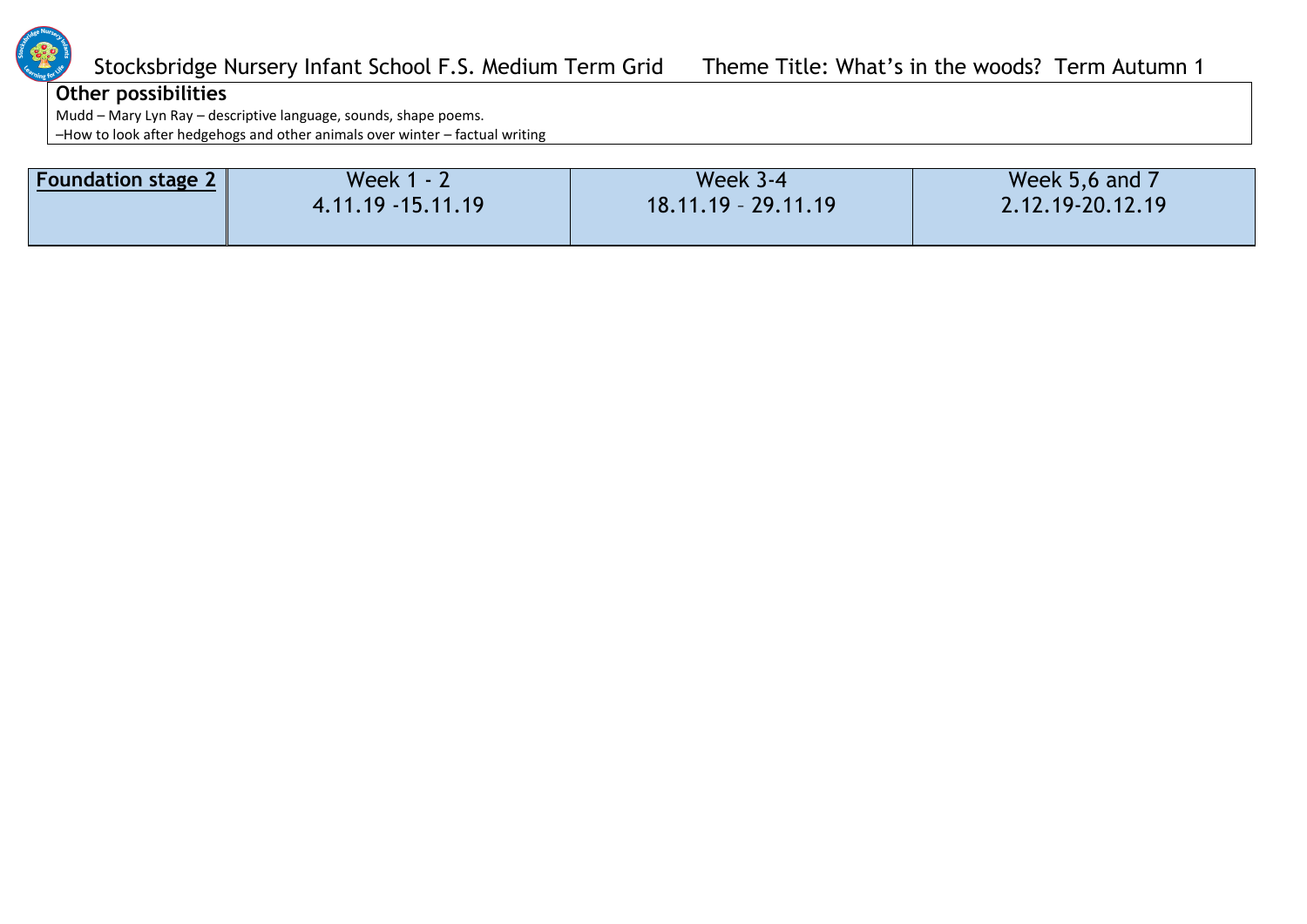

| <b>SPARKLING</b><br><b>STARTER</b>   | Set up the classroom like the three bears cottage<br>with bowls, chairs, beds                                                                                                                                                                                                                                                                    | Apple activities: -<br>Eating apples, apple bobbing, apple hedgehogs,                                                                                                                                                     | Oral story telling outside in the woods                                                                                                                                                           |  |
|--------------------------------------|--------------------------------------------------------------------------------------------------------------------------------------------------------------------------------------------------------------------------------------------------------------------------------------------------------------------------------------------------|---------------------------------------------------------------------------------------------------------------------------------------------------------------------------------------------------------------------------|---------------------------------------------------------------------------------------------------------------------------------------------------------------------------------------------------|--|
| <b>PROVOCATION</b>                   | Changes in state                                                                                                                                                                                                                                                                                                                                 | printing,                                                                                                                                                                                                                 |                                                                                                                                                                                                   |  |
| Question                             | Why do we have to listen to our grown ups?<br>History memories                                                                                                                                                                                                                                                                                   | What can you make with an apple?<br>Using our senses                                                                                                                                                                      | Who else do you think might live in the woods?                                                                                                                                                    |  |
| <b>UW</b>                            | Talk about what I see smell hear, and taste                                                                                                                                                                                                                                                                                                      | Talk about what I see changing and suggest why its                                                                                                                                                                        | Sense with your feet.                                                                                                                                                                             |  |
| science                              |                                                                                                                                                                                                                                                                                                                                                  | happening<br>see smell hear, and taste                                                                                                                                                                                    | Planning to make a change.                                                                                                                                                                        |  |
| New vocab<br>supported by Word Aware | words we should know - anchor words                                                                                                                                                                                                                                                                                                              | Words to learn - Goldilocks words (not too hard not<br>too easy, just right).                                                                                                                                             | years for Y2 - step on words                                                                                                                                                                      |  |
|                                      | $NOUN =$<br>eyes, nose, mouth<br><b>VERB =</b><br>listen, smell, hear, see<br><b>ADJECTIVE =</b><br>nice                                                                                                                                                                                                                                         | taste buds<br>$N =$<br>$V =$<br>touch<br>bright, hard, soft, smooth, light, dark,<br>$A =$<br>sweet, sour, lumpy                                                                                                          | capillaries<br>$N =$<br>$V =$<br>savour<br>$A =$<br>dim                                                                                                                                           |  |
| <b>Communication and</b><br>language | Learn Goldilocks and the 3 Bears- Pie Corbett style.<br>Engage all chn.<br>Draw a story map.                                                                                                                                                                                                                                                     | Developing ideas and expression of such.<br>Building an interest to continue the line of<br>thought.                                                                                                                      | Focus on drama and being part of the story<br>Performance with actions and voice to match - sing<br>song style.                                                                                   |  |
|                                      | Practise telling the story in kagan partners                                                                                                                                                                                                                                                                                                     |                                                                                                                                                                                                                           | Reasoning - yes but, because, what if                                                                                                                                                             |  |
| Physical                             | mixing and stirring to make porridge- circular arm<br>movements                                                                                                                                                                                                                                                                                  | Moulding using tools - clay                                                                                                                                                                                               | obstacle courses                                                                                                                                                                                  |  |
|                                      |                                                                                                                                                                                                                                                                                                                                                  | Crumble mix-rubbing                                                                                                                                                                                                       | scissors for shaping                                                                                                                                                                              |  |
|                                      | Spreading and cutting for snack. Independent<br>Dressing and undressing<br>Take your clothes off (minus buttons)                                                                                                                                                                                                                                 | Looking after our belongings - looking after our<br>clothes.                                                                                                                                                              | shoes and socks. Get your socks the right way<br>round/ inside out                                                                                                                                |  |
| Personal, social and<br>emotional    | Who's in your family? How many homes do you<br>have? Do you have to travel far to see your<br>grandparents? Etc                                                                                                                                                                                                                                  | working with others to make class and school and<br>nicer place to be                                                                                                                                                     | talking about the news                                                                                                                                                                            |  |
| Being in my world                    | Photos from home. Tell us a story about your family                                                                                                                                                                                                                                                                                              | Little picking                                                                                                                                                                                                            |                                                                                                                                                                                                   |  |
| Ali                                  |                                                                                                                                                                                                                                                                                                                                                  | Handy Hedgehogs - create handprints in different<br>colours; cut them out, put everybody's handprints<br>together to create the spikes on a Hedgehog. Cut<br>out a simple Hedgehog head and paws to add to<br>the spikes. |                                                                                                                                                                                                   |  |
| <b>Reading</b>                       | Goldilocks and<br>Goldilocks and the 3 Bears<br>the 3 Bears<br>How did the bears feel/react to<br>what Goldilocks did? Why? How<br>Who was Goldilocks?<br>would you feel?<br>Where did she live?<br>What do you think Goldilocks<br>With whom? Why did<br>should say to the three Bears and<br>she leave the house?<br>why?<br>Where did she go? | I need the book before I add<br><b>Detail</b><br>Sequence- look at front cover, title, predict what<br>the book is about, set context, look at what<br>hedgehogs are                                                      | Repetition of text<br>https://en.calameo.com/read/003334310f5a757af<br>882d<br>https://www.youtube.com/watch?v=0gyl6ykDwds<br>told by M.Rosen<br>pull out vocabulary what does it mean: long wavy |  |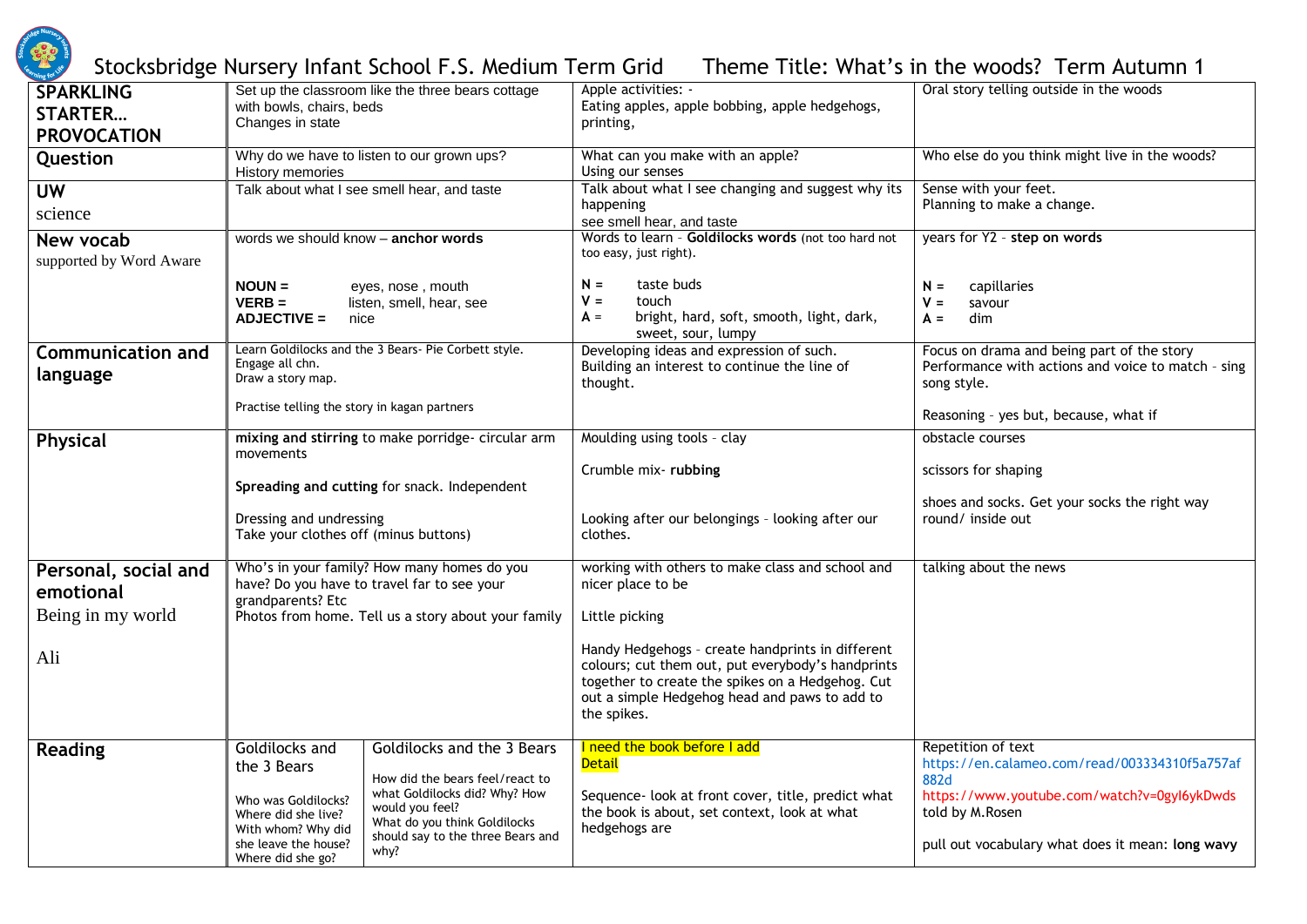

**Writing** 

**Maths**  led by White rose

|        | What was the story<br>about?<br>What did Goldilocks<br>look like?<br>How did Goldilocks<br>behave?<br>Why do you think<br>Goldilocks' Mummy<br>didn't want her to go<br>into the woods<br>Picture, letter,<br>number | Do the Bears act like humans?<br>How?<br>What happened after Goldilocks<br>ate Baby Bears Porridge? What<br>was the first thing Goldilocks did<br>inside the House? What happened<br>before Goldilocks went into the<br>forest?<br>Why was Goldilocks Happy to get<br>home?<br>Would you have gone in the bears<br>house? Why? What did she learn<br>by going into the House? Why? | I wonderthought provoking questions<br>Read and vocabulary<br>Visualise<br>Comprehension<br>Sentence reading.<br>Power points of tricky words and cvc words to link<br>to a pictures.<br>What is a sound? Picture? Letter?<br>https://www.oxfordowl.co.uk/api/interactives/26<br>583.html<br>use ebook The hedgehog<br>discuss each picture- what happens if? What do you<br>see? What's happening in the story<br>https://www.bbc.co.uk/bitesize/clips/zq9rkqt<br>video clip about hedgehogs<br>comprehension from clips<br>what do they eat in autumn? What is sleeping all<br>winter called?<br>What are baby hedgehogs called? Where do they<br>live?<br>How to draw a hedgehog<br>https://www.youtube.com/watch?v=oPm27Wq9nQ<br>chn draw hedgehogs. Use words to describe the<br>hedgehog- vocab work |                                                                                                                                                               | grass, a deep cold river, thick oozy mud, a big<br>dark forest, a swirling, whirling snow storm, a<br>narrow gloomy cave.<br>Shiny wet nose, furry ears, big googly eyes<br>Visualisation                                                                                             |
|--------|----------------------------------------------------------------------------------------------------------------------------------------------------------------------------------------------------------------------|------------------------------------------------------------------------------------------------------------------------------------------------------------------------------------------------------------------------------------------------------------------------------------------------------------------------------------------------------------------------------------|------------------------------------------------------------------------------------------------------------------------------------------------------------------------------------------------------------------------------------------------------------------------------------------------------------------------------------------------------------------------------------------------------------------------------------------------------------------------------------------------------------------------------------------------------------------------------------------------------------------------------------------------------------------------------------------------------------------------------------------------------------------------------------------------------------|---------------------------------------------------------------------------------------------------------------------------------------------------------------|---------------------------------------------------------------------------------------------------------------------------------------------------------------------------------------------------------------------------------------------------------------------------------------|
|        | Writing sounds you<br>hear-linked to<br>phonics- initial,<br>medial, final<br>sounds and<br>dominant sounds<br>Make sorry cards<br>from Goldilocks                                                                   | Writing sounds you hear-<br>linked to phonics- initial,<br>medial, final sounds and<br>dominant sounds<br>Invitation writing<br>Inviting your bears for our teddy<br>bear's picnic. Send note home<br>with info                                                                                                                                                                    | Writing sounds you hear-linked to phonics-initial,<br>medial, final sounds and dominant sounds<br>Write words to describe a hedgehog- spikey,<br>prickles, brown, small (phonetically plausible)<br>Link to science<br>I can see<br>I can smell<br>I can taste<br>I can touch<br>I can hear                                                                                                                                                                                                                                                                                                                                                                                                                                                                                                                |                                                                                                                                                               | Writing sounds you hear-linked to phonics-initial,<br>medial, final sounds and dominant sounds<br>Use 4-6 pictures and stick in a simple book.<br>HAPS Write a short sentence/caption/label using word<br>bank vocabulary prompts eg Here is Bear and Dad./ Bear<br>is in the cave. . |
| scheme | <b>Week 1-3</b><br>Numbers 5-10<br>*count in sequence - no objects<br>$\bullet$<br>it. How many?<br>$\bullet$                                                                                                        | Count objects and remember how many in the count. Draw a circle round<br>Move the number of objects into a line (e.g. 5 objects)<br>Subitising dice patterns. Know it's the same.                                                                                                                                                                                                  |                                                                                                                                                                                                                                                                                                                                                                                                                                                                                                                                                                                                                                                                                                                                                                                                            | Sorting into groups<br>Week 1 - practical sorting<br>Week 2 - sort and then compare size<br>Sorting sets based on colour, size or shape.<br>they have sorted. | Asking the children what is the same and different about the sets of objects<br>Sorting out the same collection of objects in different ways. - e.g. buttons -                                                                                                                        |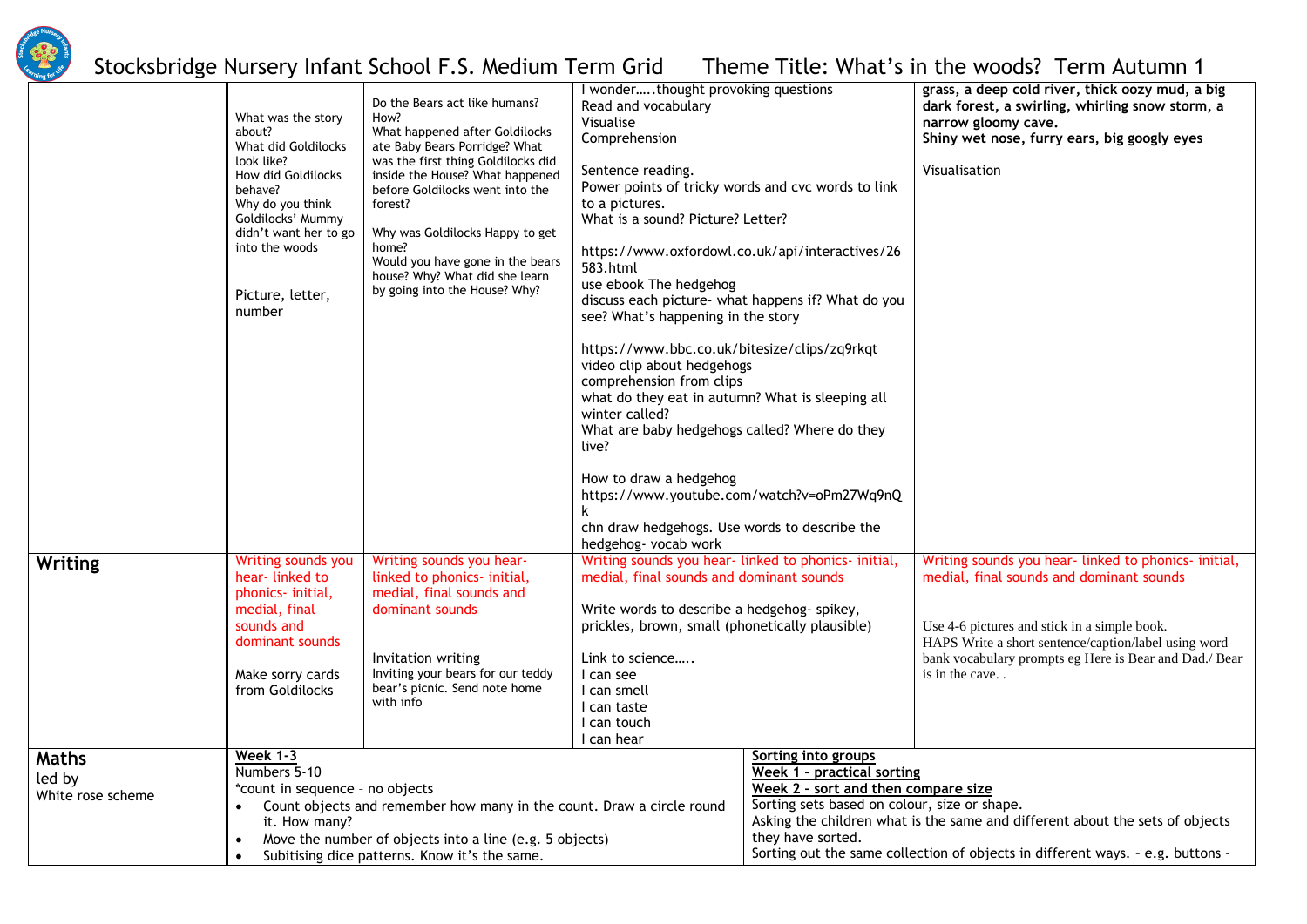

|                                      | Counting out and making their own set.<br>Counting without moving objects that are randomly placed.<br>$\bullet$<br>Recognise the numbers to match to their counted sets.<br>$\bullet$<br>HAPs - make the numbers with 2 different colours/sorts<br>Mastery - numicon making families of 7. How can you show your ideas?<br>Making 7 trains with 2 different coloured cubes/ pens.<br>subitising<br>Extension - number formation. Number sentences and number bonds (year1) |                                                                                                                                   | looking at colour, size, shape, number of holes etc.<br>Questions to ask<br>Where should this object go?<br>How else can I sort these?<br>Does it belong in this set? If no, why?<br>HAPs -<br>Guessing the rule of already sorted objects. - how have they been sorted?<br>Odd one out - e.g. triangles and circles and then a rectangle - can this<br>rectangle fit in my sets? |                                                                                                                                                              |                                                                                                                                                                                                                      |  |
|--------------------------------------|-----------------------------------------------------------------------------------------------------------------------------------------------------------------------------------------------------------------------------------------------------------------------------------------------------------------------------------------------------------------------------------------------------------------------------------------------------------------------------|-----------------------------------------------------------------------------------------------------------------------------------|-----------------------------------------------------------------------------------------------------------------------------------------------------------------------------------------------------------------------------------------------------------------------------------------------------------------------------------------------------------------------------------|--------------------------------------------------------------------------------------------------------------------------------------------------------------|----------------------------------------------------------------------------------------------------------------------------------------------------------------------------------------------------------------------|--|
|                                      |                                                                                                                                                                                                                                                                                                                                                                                                                                                                             |                                                                                                                                   | Sorting numbers - by numerals, pictures and patterns.<br>Y1 - which set is the greatest/less/least<br>Recording - photograph of sorted objects, sorting pictures, matching pictures<br>to a physical number/numicon, drawing                                                                                                                                                      |                                                                                                                                                              |                                                                                                                                                                                                                      |  |
| <b>Maths</b><br><b>M&amp;O</b>       | Number recognition to 10<br>Counting sets<br>Counting in order<br>Find a big number/ small number                                                                                                                                                                                                                                                                                                                                                                           | Colours<br>Comparison to size - how do you know they are the same                                                                 |                                                                                                                                                                                                                                                                                                                                                                                   | 2D Shape names and recognition<br>Numbers - shape of - tall round, pointy<br>Themselves - clothes, hair, boy girl.<br>Use of sorting trays and sets (circle) | Classroom equipment - things to write with, things to read.                                                                                                                                                          |  |
| <b>Understanding of</b><br>the world | Making porridge<br>shop!<br>Senses - link to science                                                                                                                                                                                                                                                                                                                                                                                                                        | Where does your food come from? Not just the                                                                                      | Hedgehog hospital<br>1aKMDO<br>making hedgehog homes<br>dlife-conservation/hedgehog-heroes/<br>Sarah ad Beths mum.                                                                                                                                                                                                                                                                | https://www.youtube.com/watch?v=giNP5<br>https://www.wildsheffield.com/wildlife/wil                                                                          | Sensory walk through trays representing parts of<br>the story                                                                                                                                                        |  |
| <b>Welly Wednesday</b>               | ROTA STYLE ACTIVITIES<br>7 - make a home for a bear<br>8 - sensory journey stick                                                                                                                                                                                                                                                                                                                                                                                            | 6- making pretend food with mud - add leaves ect<br>Using clay - bears or hedgehogs<br>Search for signs of autumn - lotto board   |                                                                                                                                                                                                                                                                                                                                                                                   |                                                                                                                                                              |                                                                                                                                                                                                                      |  |
| <b>Expressive arts and</b><br>design | Making character<br>puppets. Talk<br>about what the<br>characters looked<br>like? Size, texture.<br>Teach joining skill<br>- spreading glue                                                                                                                                                                                                                                                                                                                                 | teach<br>colour mixing with powder<br>paint process - water sponge<br>paint stir apply<br>2 colours<br>Have a Teddy bear's picnic | teach - shaping with colour<br>paint with 3 colours<br>painting apples - red blue yellow<br>Inspired by Paul Cezanne - fruit bowl<br>Additional artists - Caravaggio, Monet<br>Talk about changes in colour and density.                                                                                                                                                          |                                                                                                                                                              | teach<br>Composing a scene that you want to draw/ paint/<br>photograph - choosing how to arrange their<br>picture. What will be in it? Will they add other<br>items?<br>Lots of language and discussion linked here. |  |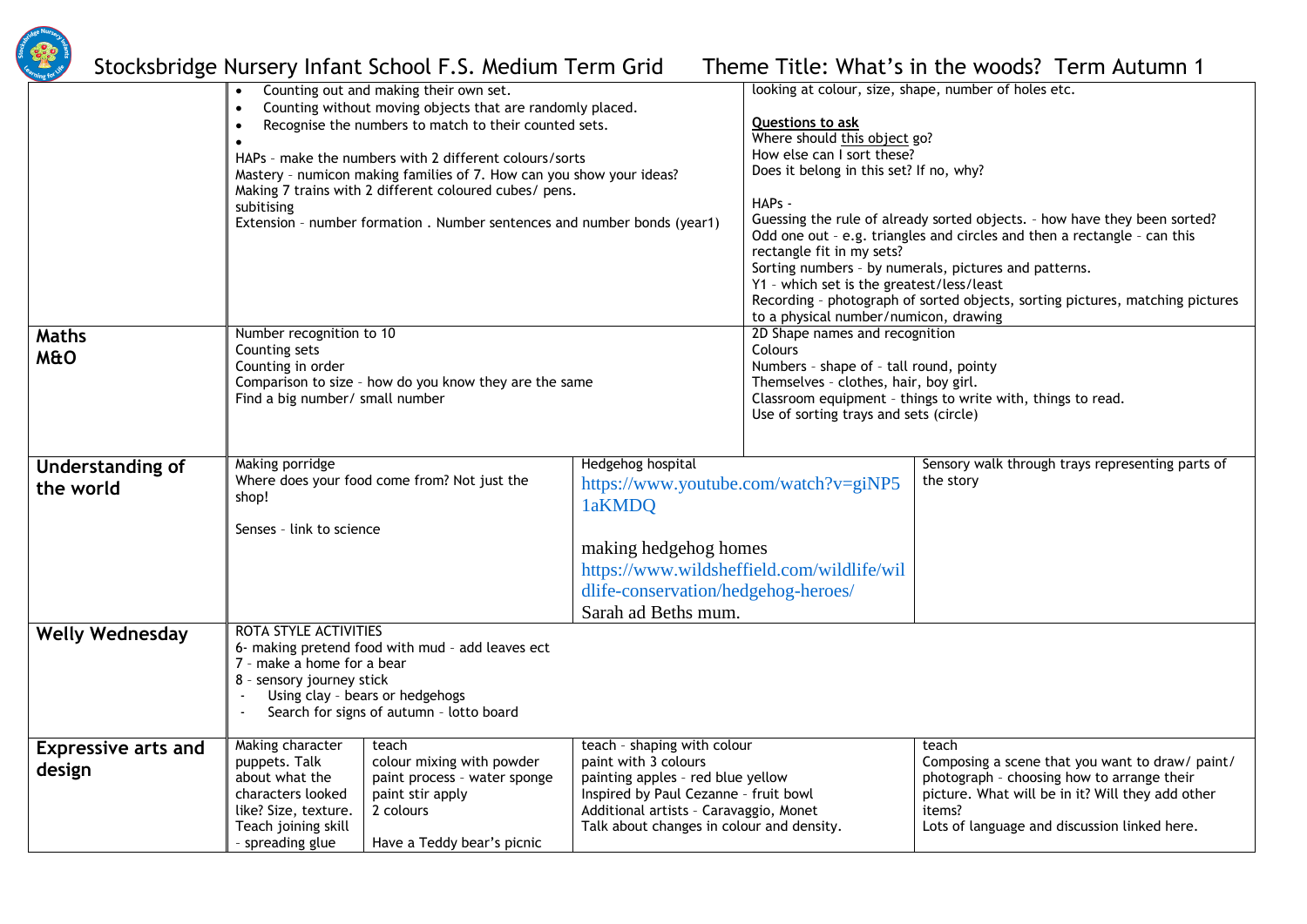

| identify pitch other than<br>voice.<br>record and listen to our |
|-----------------------------------------------------------------|
|-----------------------------------------------------------------|

| <b>Foundation Stage 2</b> |  |  |  |
|---------------------------|--|--|--|
|                           |  |  |  |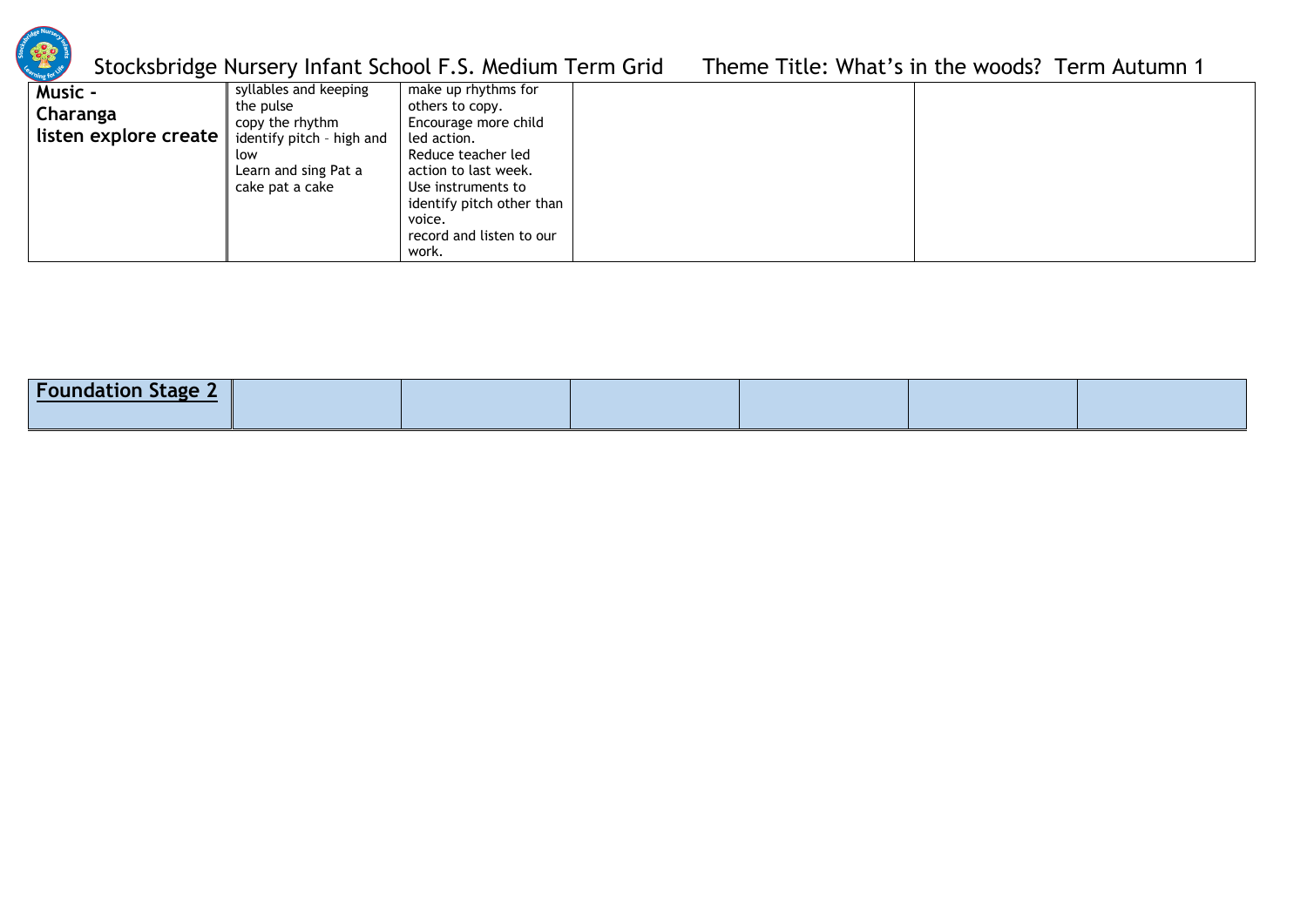

| PE - Indoor    | Moving in a high<br>way and explore<br>making high shapes.                                                                                                                                           | Moving in a low way<br>and explore making<br>low shapes.                                                                                                                                             | Exploring how to<br>move safely using<br>apparatus.                                                                                                                                                             | To explore<br>movements and<br>shapes in high and<br>low ways on the<br>apparatus.                          | To explore<br>movements and<br>shapes in high, low,<br>over and under ways<br>on the apparatus.           | To explore<br>movements and<br>shapes in high, low,<br>over and under ways<br>on the apparatus.<br>Children will self<br>select where to<br>work, exploring what<br>movements and<br>shapes to make and<br>starting to identify<br>features of other<br>pupils work when<br>questioned. |
|----------------|------------------------------------------------------------------------------------------------------------------------------------------------------------------------------------------------------|------------------------------------------------------------------------------------------------------------------------------------------------------------------------------------------------------|-----------------------------------------------------------------------------------------------------------------------------------------------------------------------------------------------------------------|-------------------------------------------------------------------------------------------------------------|-----------------------------------------------------------------------------------------------------------|-----------------------------------------------------------------------------------------------------------------------------------------------------------------------------------------------------------------------------------------------------------------------------------------|
| PE-<br>Outdoor | The focus of<br>learning is to explore<br>walking.<br>Pupils will explore<br>walking using<br>different body parts<br>in different<br>directions, at<br>different levels and<br>at different speeds. | The focus of<br>learning is for pupils<br>to begin to walk<br>efficiently.<br>Pupils will explore<br>how we walk using<br>our head, arms and<br>feet, applying an<br>effective walking<br>technique. | The focus of<br>learning is to explore<br>walking in different<br>pathways and to<br>explore relationships<br>with others.<br>Pupils will develop<br>walking at different<br>levels and at<br>different speeds. | The focus of<br>learning is to<br>experience<br>sustained walking<br>following a route and<br>instructions. | The focus of<br>learning is to apply<br>pupils' learning<br>about walking<br>developing into<br>marching. | The focus of<br>learning is for pupils<br>to apply their<br>understanding of<br>walking, applying it<br>into a game.                                                                                                                                                                    |

| Other text / Story /  | Bears | Autumn       | <b>Tourneys</b> |
|-----------------------|-------|--------------|-----------------|
| reading               |       | In the woods | tamilies        |
| (Children listen to a |       | recipies     |                 |
| story every day)      |       |              |                 |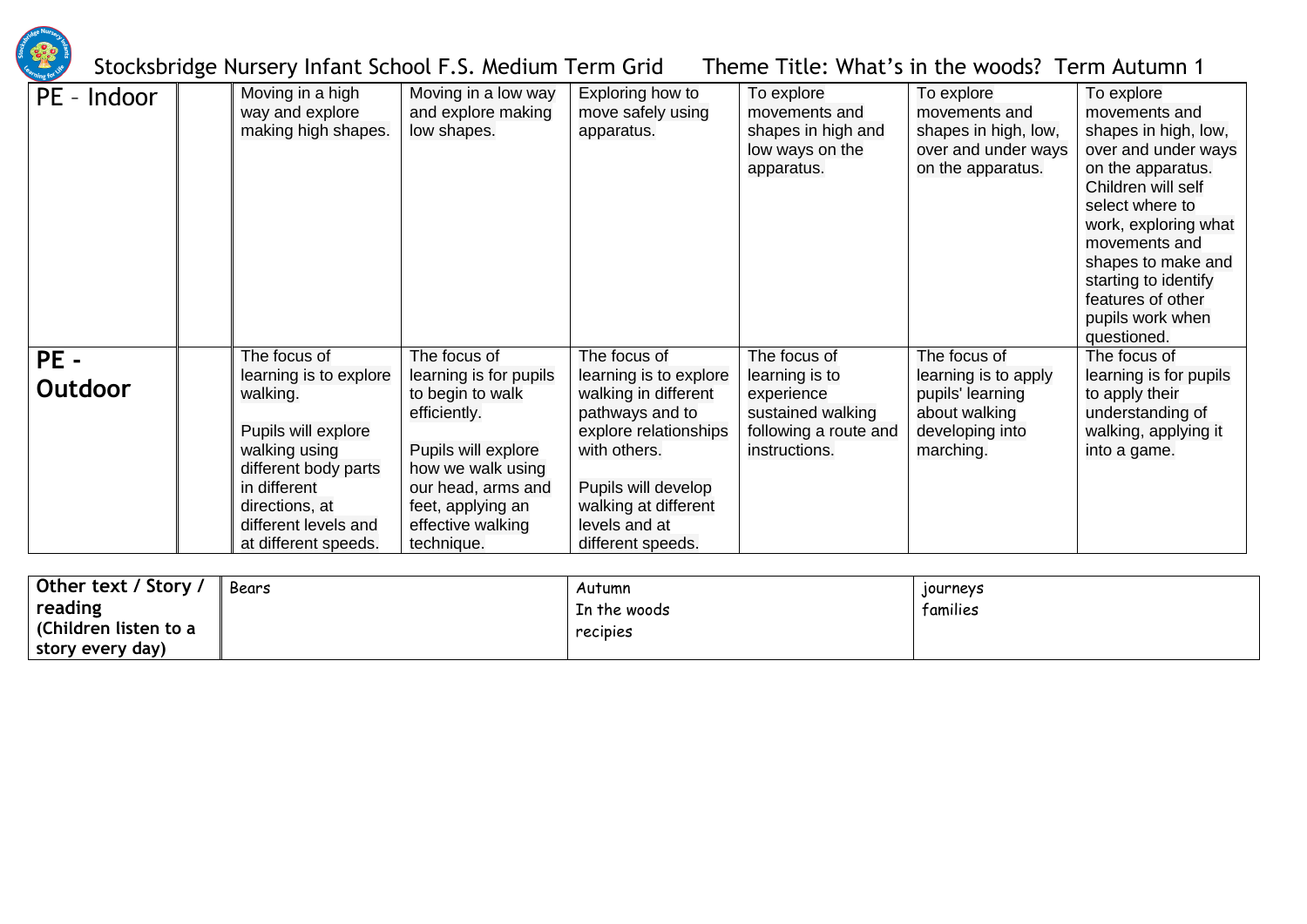

| Workshop                                                  | Make story puppets                                                                                                                         |                                                                                      | Mixing brown - teach water sponge paint                             |                                                             | Christmas crafts         |
|-----------------------------------------------------------|--------------------------------------------------------------------------------------------------------------------------------------------|--------------------------------------------------------------------------------------|---------------------------------------------------------------------|-------------------------------------------------------------|--------------------------|
| make and do                                               | Make binoculars to take into woods                                                                                                         |                                                                                      | mix.                                                                |                                                             | Christmas crafts         |
| painting                                                  | painting for numbers                                                                                                                       |                                                                                      | Hammer a pumpkin - stick spines.                                    |                                                             |                          |
|                                                           |                                                                                                                                            |                                                                                      | Snipping along a curve                                              |                                                             |                          |
| Sand/Water Play                                           | Capacity - jugs, pouring, measuring                                                                                                        |                                                                                      | Tunnels - sand                                                      |                                                             |                          |
|                                                           | foliage - sensory tub + insects/ woodland<br>creatures                                                                                     |                                                                                      | Moulding and shaping                                                |                                                             |                          |
| <b>Tough Tray</b>                                         | Printing firework<br>patters, paint<br>blowing fireworks                                                                                   | Collect things from<br>the woods and put<br>in tough tray with<br>magnifying glasses | Mini me stick<br>people and forest<br>scene-<br>sticks/grass/stones | Magnets-materials<br>to test including<br>natural materials |                          |
|                                                           |                                                                                                                                            |                                                                                      | etc                                                                 |                                                             |                          |
| <b>Fiddle fingers</b>                                     | Cutting skills - play dough, straight lines,                                                                                               |                                                                                      | Stick mobiles- link (fasten) with rubber                            |                                                             |                          |
|                                                           | curved, zig zags                                                                                                                           |                                                                                      | bands/pipe cleaners make a cross)                                   |                                                             |                          |
|                                                           | threading numbers                                                                                                                          |                                                                                      |                                                                     |                                                             |                          |
| <b>Writing area</b>                                       | Page borders, envelopes, pencil control sheets, CVC words, rainbow letters<br>Messages - phone<br>lists- of phone numbers<br>shaped paper. |                                                                                      |                                                                     |                                                             |                          |
| Construction                                              | houses                                                                                                                                     |                                                                                      | making a stick hedgehog using a pumpkin +                           |                                                             |                          |
|                                                           | make a den for a bear - wood blocks,                                                                                                       |                                                                                      | hammers.                                                            |                                                             |                          |
|                                                           | paper + cardboard                                                                                                                          |                                                                                      | Put up images of what inspires them.                                |                                                             |                          |
| small world                                               | dolls house                                                                                                                                |                                                                                      | farm yard                                                           |                                                             | families and days out    |
|                                                           | woodland creatures, bears, forests +                                                                                                       |                                                                                      | Noah's ark - familiy                                                |                                                             | people, cars, road maps, |
|                                                           | foliage                                                                                                                                    |                                                                                      |                                                                     |                                                             |                          |
|                                                           |                                                                                                                                            |                                                                                      |                                                                     |                                                             |                          |
| technology                                                | letter formation                                                                                                                           |                                                                                      | signs of autumn                                                     |                                                             |                          |
| games, wipe board, ipad, sequencing, use                  | phonics play games                                                                                                                         |                                                                                      | pictures of friends                                                 |                                                             |                          |
| of technology in role play (phones micro-<br>wave) camera | top marks maths games                                                                                                                      |                                                                                      | selfies.                                                            |                                                             |                          |
|                                                           |                                                                                                                                            |                                                                                      |                                                                     |                                                             |                          |